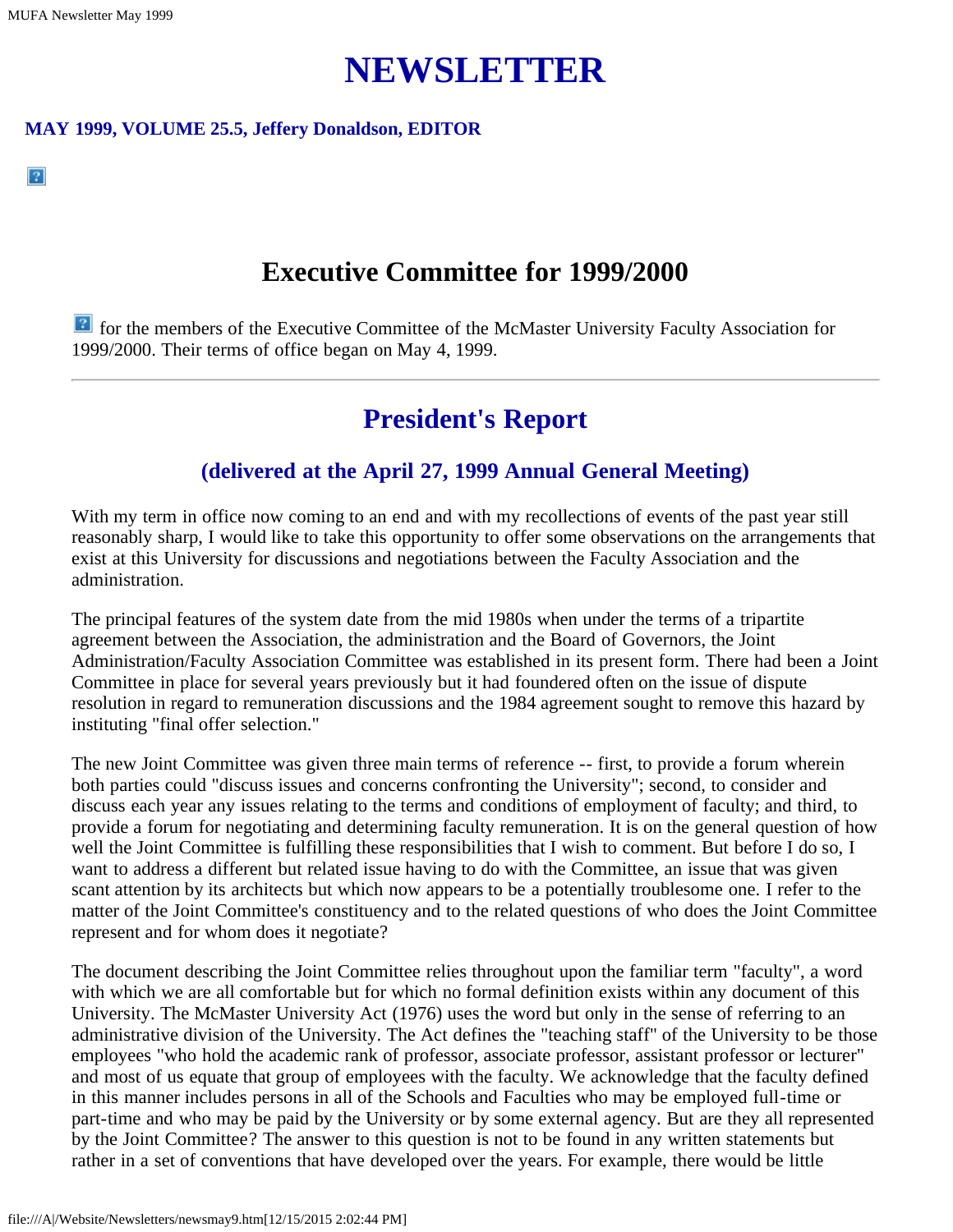argument over the claim that with respect to such "universal" issues as academic freedom, faculty conduct, research misconduct and ethics, sexual harassment and so on, the Joint Committee in its deliberations represents all faculty within this University, though of course it has no exclusive or paramount jurisdiction in any such area.

But on issues of remuneration, the Joint Committee's jurisdiction is more restricted and the boundaries in places are contested. The main such boundary encompasses that majority of the full-time faculty whose remunerations are paid out of University funds and who are members of the Career Progress/ Merit scheme. The responsibility of the Joint Committee for negotiating remuneration for that group has never been in dispute and it was for that group that the check-off of Association dues was made compulsory a few years ago. A different boundary has been drawn around the so-called "clinical faculty", those fulltime faculty in Health Sciences who receive some portion of their remuneration from health-care fees billed through the RMA. It is agreed that the Joint Committee does not negotiate on behalf of these faculty in regard to remuneration but in the past year or so there have been one or two "border incidents". The question of whether changes in the base salary components of the remuneration of such faculty is a legitimate subject for discussion within the Joint Committee was one such issue and more recently, a dispute over the application of the changes in the tuition assistance program for dependents was another. Neither of these issues is fully resolved to the satisfaction of all parties and they and similar issues will demand attention in the future.

Another boundary question looms in situations, again not uncommon in Health Sciences, where contractually-limited appointments are made for quite specific purposes and without the expectation that the appointee perform the full range of faculty responsibili-ties in teaching, research and service. The contracts in some such cases may exclude the appointees from the CP/M scheme and this will cause another jurisdictional headache for the Joint Committee.

Let me turn now, as I said I would, to the question of how well is the Joint Committee discharging its responsibilities. In terms of its overall performance I would be inclined to give it no better than a C+ grade for the following reasons. First, it has virtually ceased to be a forum wherein the parties discuss issues and concerns confronting the University. Neither party is at all pro-active in pursuing this goal. Each is prepared to react to the other's proposals but the challenge of identifying and addressing issues of common concern within the Committee excites neither one. Open-ended, wide-ranging discussions within the Committee have given way to private meetings, in some years scheduled on a regular basis, between the MUFA President and the Provost and between the two Presidents.

My second criticism is that the joint commitment to discussing and reviewing within the Committee issues having to do with "the terms and conditions of employment of faculty", is weakened too often by oversight or neglect. The fact that the subject of the recently implemented scheme for the posting on the student web of faculty teaching ratings was never even broached in the Committee at any early point in its development is one example; the recent establishment of the President's committee on retirement issues and the pension surplus without the members of the Joint Committee being given an opportunity to comment on the draft terms of reference is a second, perhaps more contentious, one.

Finally, I am critical of the looseness that both sides have allowed to develop at times in the procedures for the negotiation of faculty remuneration. I will cite two examples. The first is the agreement that was reached a few years ago in the Committee to employ a mediator if circumstances demanded it. I am not opposed to mediation but, though I have no expertise in such matters, I believe that its adoption within our system would change the mechanism of dispute resolution and undermine the rationale for "final offer selection". I assume also that the architects of our system considered fully all such options for dispute resolution and chose the one over the others for good reason. My second example has to do with the dates that are given as the deadlines for certain phases in the negotiation process. The flexibility that has been permitted and presumably agreed to in the honouring of these deadlines I find disturbing and I cannot help but think that it puts at risk the integrity of the whole process.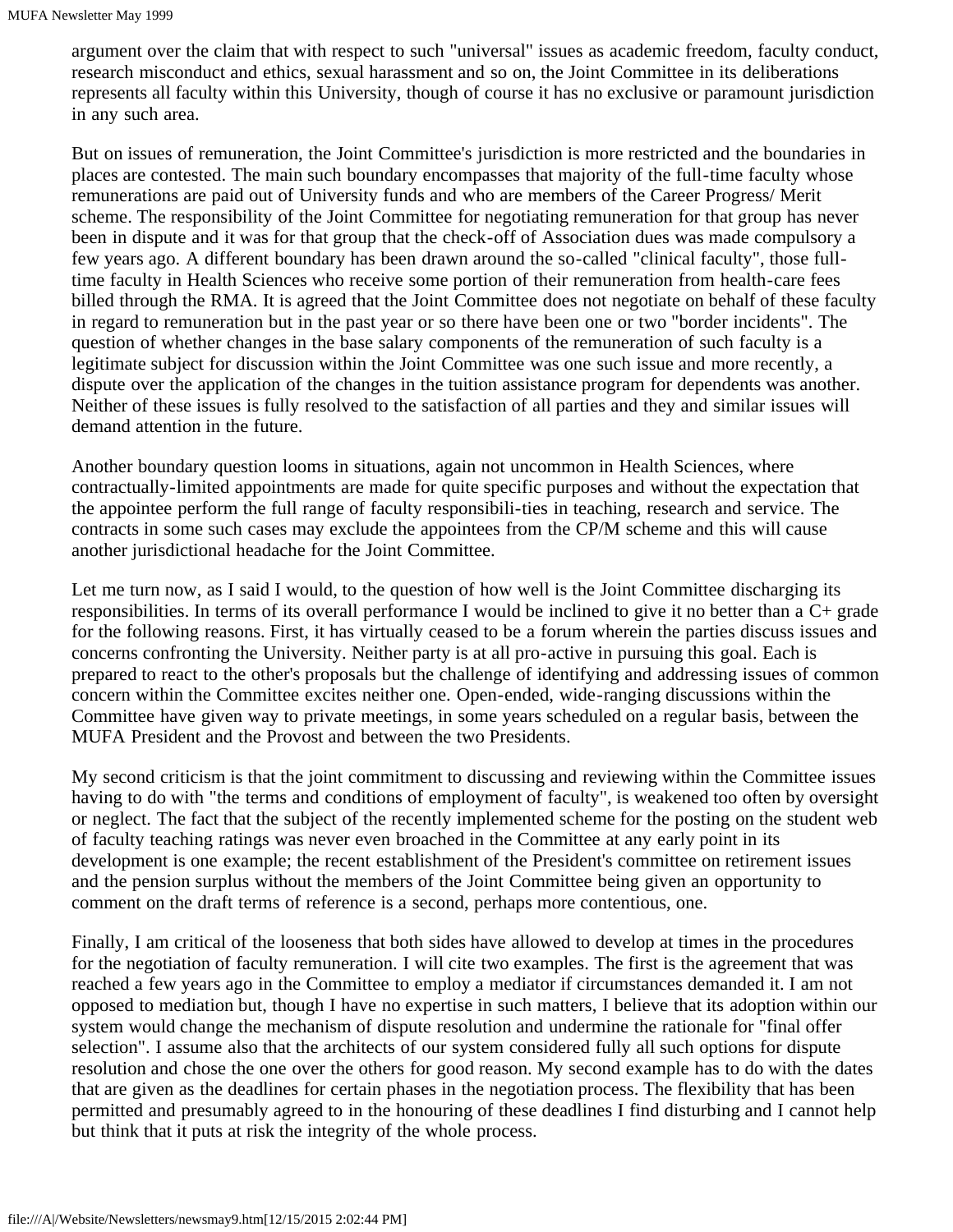Though my assessment of its recent performance is lukewarm, the Joint Committee still has my strong support as the preferred system for faculty-administration discussions and negotiations. Though it is difficult to gauge the level of support that exists for the system among the silent majority of our faculty, I prefer the optimistic interpretation that they are generally content with it. What I would call for is a strong reaffirmation of support for the principles and purposes of the Joint Committee and a revitalization of its work by those dedicated and interested persons who I know are present in the ranks of both the Association and the administration.

I would like to conclude with a few comments directed towards the Executive of the Association. The recently completed negotiations underscored for me the fact that much of the Association's business is conducted in line with established practice rather than with statute or by-law. For most of the work this is convenient and efficient. But in the realm of remuneration negotiations there are some practices that I believe require tightening up and perhaps some codification, especially if multi-year agreements are to become the norm and the memory in the system is thereby attenuated. First, the composition and appointment of the standing Remuneration Committee should be formalized (the Association by-laws are silent on such matters). At present, the members are chosen by the Committee Chair and the membership is not subject to approval by the Executive, as it should be. Second, in those years when remuneration negotiations are called for, the selection of the Association's representatives for the Joint Committee negotiations should be considered and approved by the Executive with input from the Remuneration Committee. If, in such a year, the negotiations proceed into Phase Two (beyond February 1), then the opportunity to change the negotiating team should be formally considered by the Executive. Finally, when a tentative agreement is reached in the Joint Committee and prior to the vote on that agreement, the Executive and its Remuneration Committee should endorse and issue a statement to all members stating their positions on the proposed agreement.

I have enjoyed my year as President and I extend a warm vote of thanks to the members of the Executive who have assisted me and to our dedicated staff of Phyllis and Kelly whose insights, hard work and good humour keep the system functioning. To the Association and its members, I extend my very best wishes for the future.

*Les King*

# **Joint Committee Passes Supplementary Letter of Agreement**

Further to the Joint Committee Agreement which was ratified in April by faculty on the CP/M Scheme, members of the Joint Committee addressed the issue of including the value of delayed ATB payments in the nominal salary effective July 1 of the relevant year. They passed the following *Supplementary Letter of Agreement for 1999-2002*:

Employee contributions to the Pension Plan for 1999-2000 and 2001-02 shall be based on the salary levels as of July 1, 1999 and 2001 respectively. For the purposes of calculating pension entitlement, the regular salary for 1999-2000 shall include the increment on November 1, 1999, and that for 2001-02 shall include the increment on October 1, 2001. Revenue Canada rules concerning maximum pension entitlement shall apply. The pension entitlement calculation may be amended on the consent of the Faculty Association and the Administration.

> *Approved by Joint Committee April 19, 1999*

The across-the-board increase for 2000-2001 will be paid on July 1, 2000 and thus is not included in the above agreement..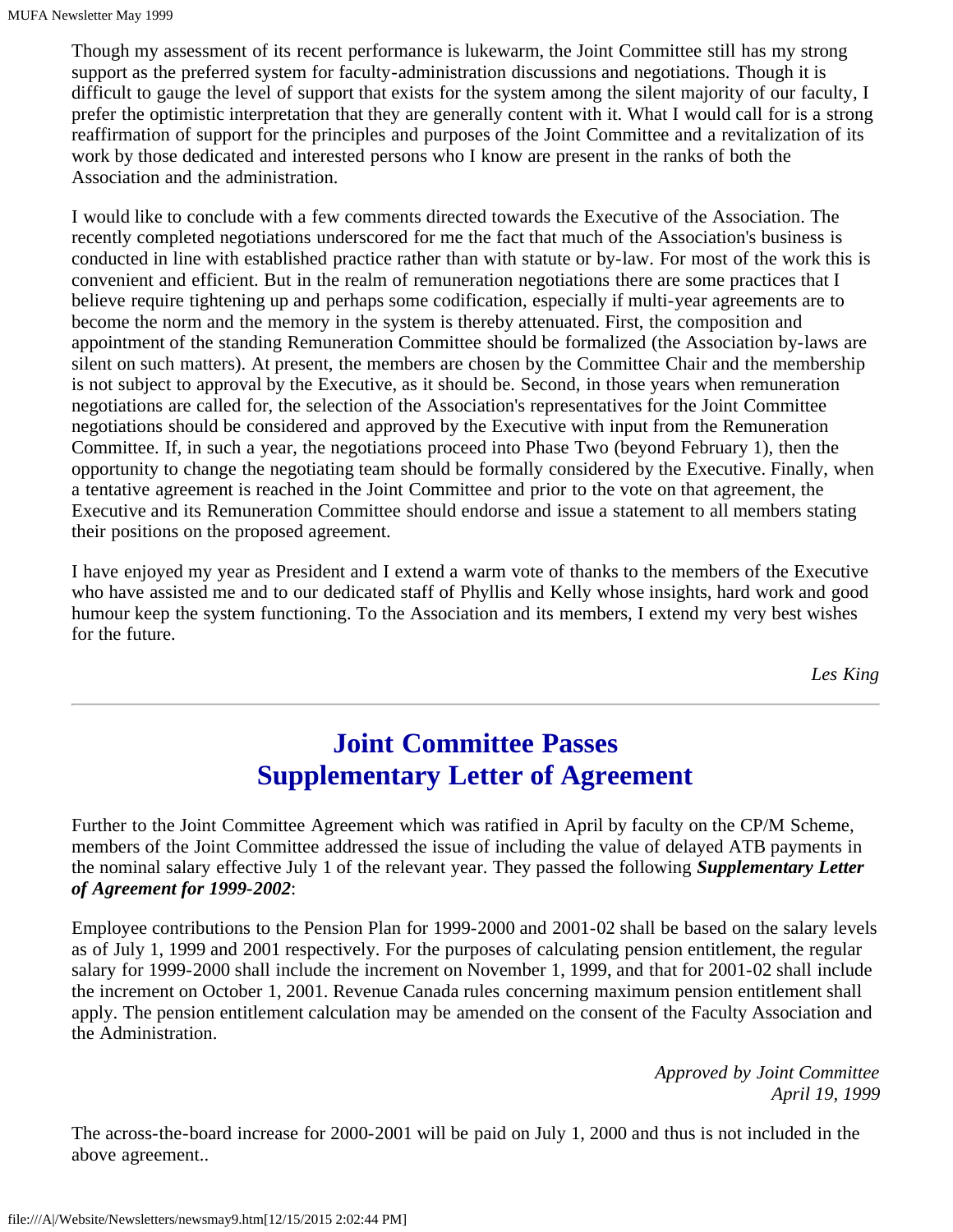It was further agreed that this *Letter of Agreement* would apply to all faculty taking normal retirement or retiring under the Rule of 80.

# **If You Are Being Considered for Tenure and/or Promotion (or have a colleague who is being so considered), Read On**

If you are a faculty member who will be considered for tenure and promotion to Associate Professor or for promotion to Professor in the coming year, you may find it helpful to have a faculty colleague act as an advisor during this process. This colleague can assist in the preparation of your research resume, teaching dossier and other material. An advisor can also accompany you to interviews at various stages of the process should this prove necessary.

This practice has been informally sanctioned in the past. Proposed revisions to the Tenure and Promotion Policy explicitly state that a faculty member may be accompanied by a faculty colleague acting as an advisor when appearing before a Departmental, Faculty or Senate Committee.

Please feel free to contact the Chair of the MUFA Committee on Special Enquiries and Grievances should you desire further information concerning this policy or assistance in seeking out an appropriate advisor.

> *Martin Dooley, Chair Special Enquiries and Grievances Committee*

### **1998 OCUFA Teaching & Academic Librarianship Awards**

Congratulations to **CAROLYN EYLES,** Professor in the School of Geography & Geology, who will be honoured with a 1998 OCUFA Teaching Award at a special ceremony on Friday, May 14, 1999.

Established in 1973, the teaching awards have been presented annually by the Ontario Confederation of University Faculty Associations (OCUFA) to acknowledge the contributions made to teaching by

outstanding professors and, since 1990, to librarianship by academic librarians.

In announcing the 1998 Award winners, OCUFA President Deborah Flynn said, "Each year OCUFA is presented with the daunting task of choosing the best among those who inspire and inform in their teaching and demonstrate exceptional dedication in their work as academic librarians."

### **Recent Salary Settlements at Ontario Universities**

Recent salary settlements at Ontario universities show that once again McMaster faculty are near the bottom of the pack. Not only that, but negotiators for other faculty associations report that at their universities no initial appointments of faculty with doctorates are made at the floor salary for an assistant professor. At McMaster, however, beginning faculty with doctorates were appointed last July at the floor salary of \$41,961 in departments in which market forces did not dictate a higher starting salary. Their peers at similar Ontario universities appear to be starting at salaries around \$50,000.

The obvious conclusion for McMaster faculty who are in the early stages of their career is that it is in their financial interest to find an academic position elsewhere. Given the history of below-average salary

increases at McMaster under the current administration, it would not be financially advantageous to stay at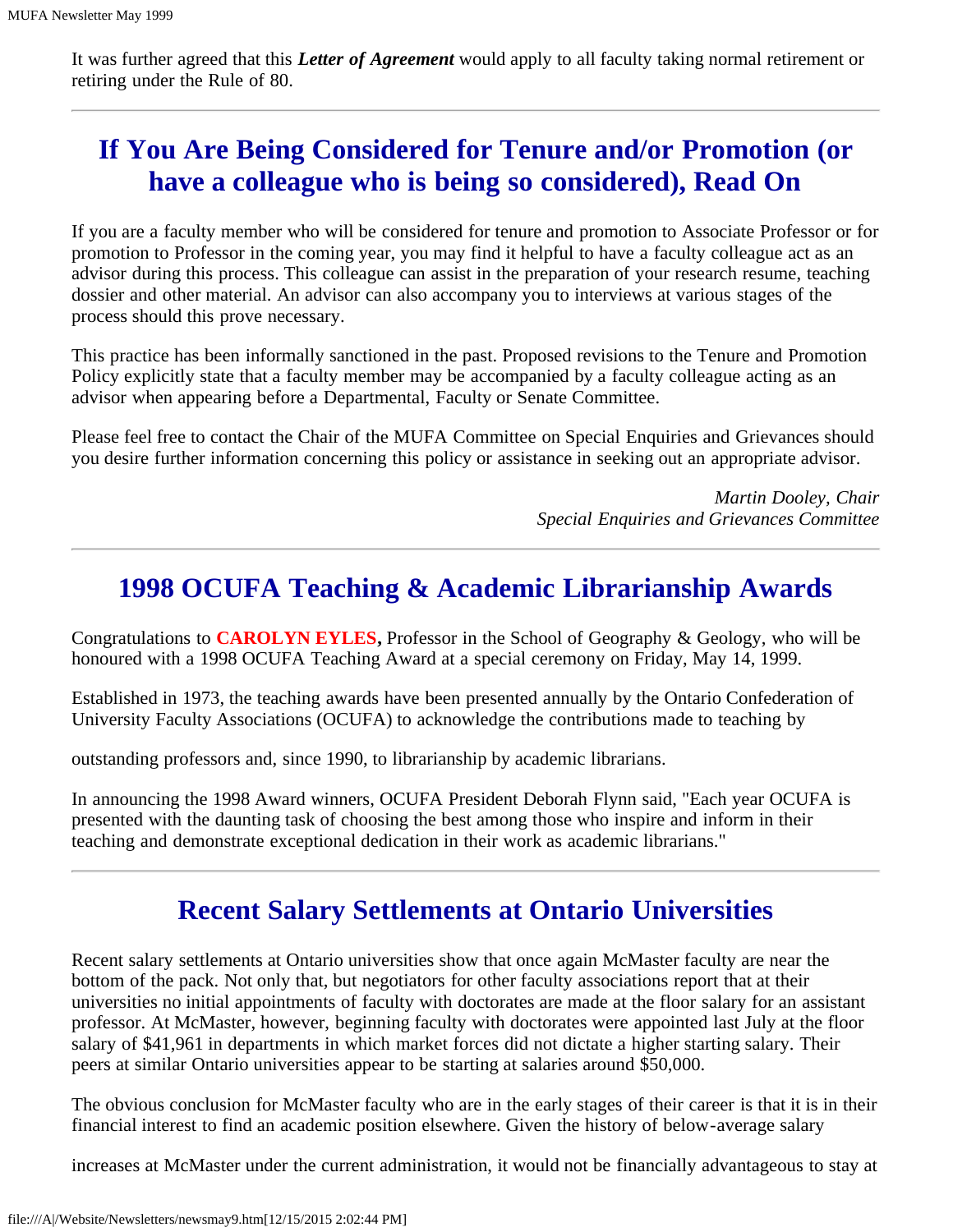McMaster if an offer from another university were merely matched by the McMaster administration.

This state of affairs is in my opinion a sad reflection of the present administration's very weak commitment to keeping the salaries of McMaster faculty competitive with those at other research-intensive universities with which the administration likes to compare us.

The table below shows the scale (across-the-board) increases negotiated to date; a blank cell means that nothing has yet been negotiated for the faculty at that university for that year. Universities whose faculty associations have not yet reached a salary settlement for 1999-2000 are not mentioned.

*David Hitchcock*

| <b>UNIVERSITY</b> | 1998-99 | 1999-2000      | 2000-2001      | 2001-2002 |
|-------------------|---------|----------------|----------------|-----------|
| <b>Brock</b>      |         | 1              |                |           |
| Carleton          | 0.5     | 1.5            | $\overline{2}$ |           |
| Guelph            | 0.6     | 1.2            | 1.1            |           |
| Lakehead          | 1.5     | 1.5            |                |           |
| McMaster          |         | 1.25           | 0.5            | 1.25      |
| Nipissing         | 3.9     | $\overline{2}$ |                |           |
| Ottawa            | 1.6     | 1.5            |                |           |
| Ryerson           | 0.75    |                |                |           |
| Toronto           | 1.5     | 1.5            | $\overline{2}$ | 1.5       |
| Waterloo          |         | 1.5            |                |           |
| Windsor           | 1.5     | 1.5            | 1.5            |           |

#### **Negotiated scale (across-the-board) increases for faculty at Ontario universities**

### **Access to "Public" Student Ratings of our Teaching**

Last November the administration announced with some fanfare that McMaster students would now be able to access summaries of student ratings of teaching effectiveness through MUGSI, the web-based McMaster UnderGraduate Student Information database. Many faculty members were astonished, and more than a little annoyed, to discover that they could not access their own ratings, since access to MUGSI requires a student ID number and a matched Personal Identification Number (PIN).

After months of negotiating, the Faculty Association Executive has been able to come up with the following methods of checking the electronically published summaries of student ratings of your teaching effectiveness:

1) *Use MUGSI*. From the McMaster website (www.mcmaster.ca), click on "Prospective and Registered Students". Then click on "MUGSI", then on "General Student Information Links", then on "Students' Ratings of Courses". Then follow the directions. In the box for your student number, type "9912345". In the box for your Personal Identification Number, type "1234".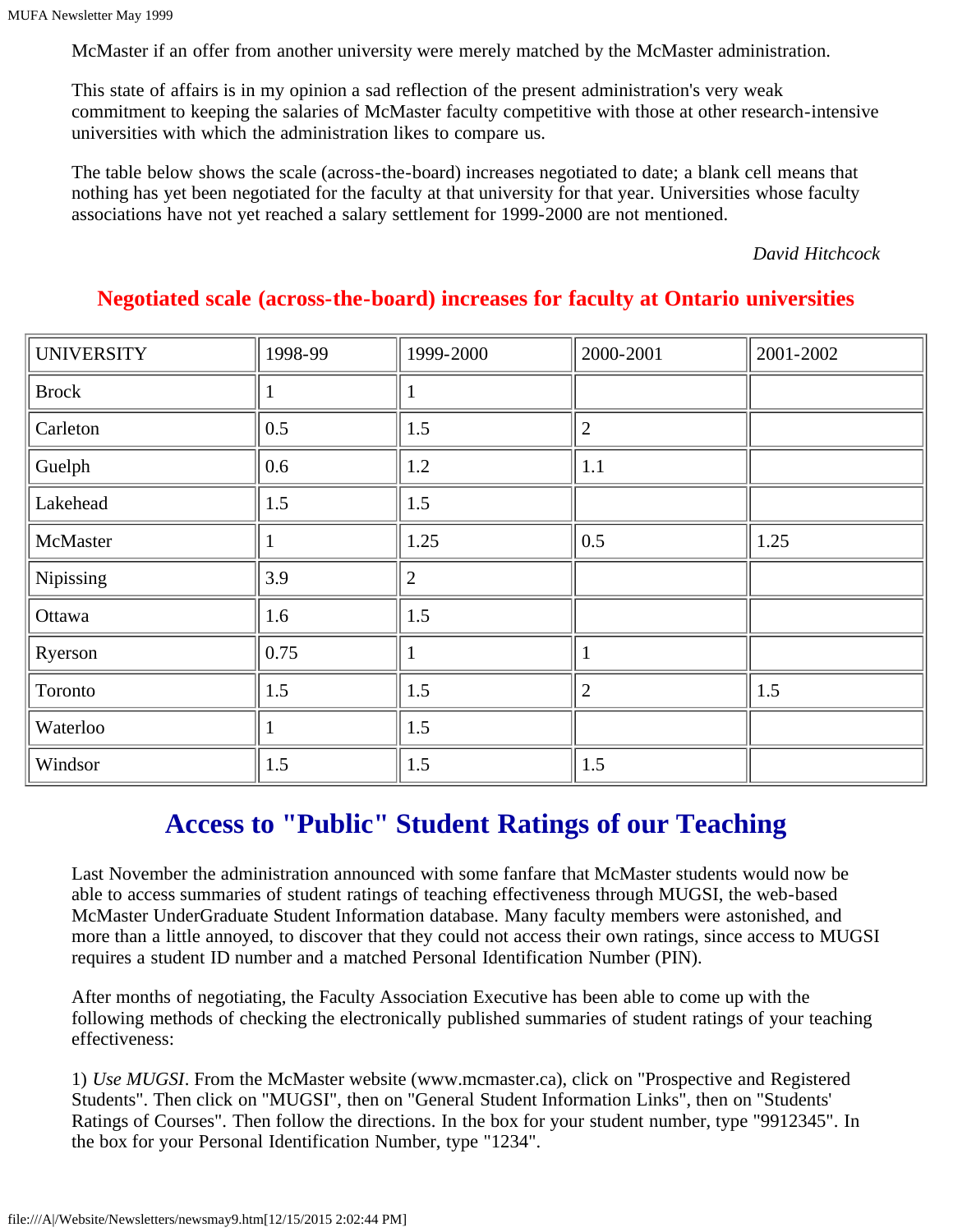2) *Visit the library*. A printout of the summaries is on reserve in three campus libraries. To get

the printout for your courses, visit the appropriate library and ask for them at the circulation desk by the following numbers:

**Innis Library**: IPC 200 (ratings of undergraduate Commerce and graduate Business courses)

**Mills Library:** MPB 20016 (ratings of undergraduate Social Sciences courses)

**Mills Library:** MPB 20017 (ratings of undergraduate Humanities courses)

**Thode Library:** TLP 61357 (ratings of undergraduate courses taught by Science and Engineering faculty, including those in the geography and psychology departments)

If you find an error or omission in the summaries of the ratings of one of your courses, please advise your dean of the mistake (deanbus@mcmaster.ca, deaneng@ mcmaster.ca, deanhum@mcmaster.ca, deansci@ mcmaster.ca, deansoc@mcmaster.ca), with copies to Alan Harrison, chair of the Senate committee implementing the policy on public release of student ratings, (harrison@mcmaster.ca) and to his assistant, Anne McInnis (admcsoc@mcmaster.ca).

*David Hitchcock*

### **Executive Executive**

As Returning Officer for the by-election of a Member - at - Large on the McMaster University Faculty Association Executive for 1999/2000, I hereby report that, as there were no further nominations by the May 14, 1999 deadline, the Nominating Committee's candidate, **SUSAN J. ELLIOTT, ASSOCIATE PROFESSOR IN THE SCHOOL OF GEOGRAPHY & GEOLOGY , FACULTY OF SCIENCE,** who was proposed to the membership on April 30, 1999, is declared elected.

> *Grant Smith Returning Officer*

### *CAUTNOW!*

CAUT has introduced a new fax/E-mail newsletter that will bring breaking news to member associations on a timely basis. It is available on the CAUT website for the general membership. The first volume, "Intellectual Property Rights at Risk", can be found at www.caut.ca/English/CAUTframe.html.

### **"A Liberal Decalogue"**

by

#### **Bertrand Russell**

Perhaps the essence of the Liberal outlook could be summed up in a new decalogue, not intended to replace the old one but only to supplement it. The Ten Commandments that, as a teacher, I should wish to promulgate, might be set forth as follows: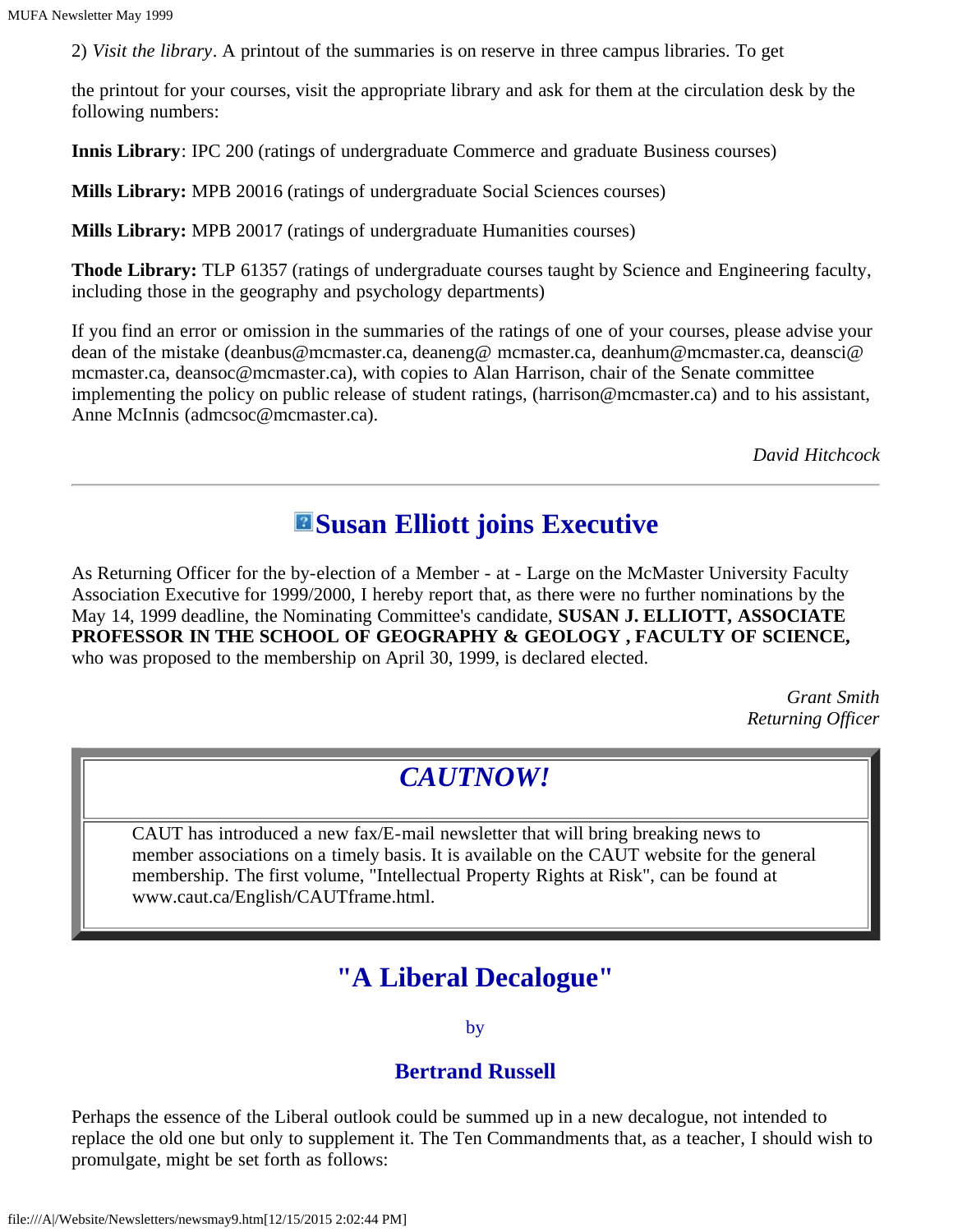1. Do not feel absolutely certain of anything.

2. Do not think it worth while to proceed by concealing evidence, for the evidence is sure to come to light.

3. Never try to discourage thinking for you are sure to succeed.

4. When you meet with opposition, even if it should be from your husband or your children, endeavour to overcome it by argument and not by authority, for a victory depended upon authority is unreal and illusory.

5. Have no respect for the authority of others, for there are always contrary authorities to be found.

6. Do not use power to suppress opinions you think pernicious, for if you do the opinions will suppress you.

7. Do not fear to be eccentric in opinion, for every opinion now accepted was once eccentric.

8. Find more pleasure in intelligent dissent than in passive agreement, for, if you value intelligence as you should, the former implies a deeper agreement than the latter.

9. Be scrupulously truthful, even if the truth is inconvenient, for it is more inconvenient when you try to conceal it.

10. Do not feel envious of the happiness of those who live in a fool's paradise, for only a fool will think that it is happiness.

 $|2|$ 

### **Will You be RETIRING this Year?**

*ELECTRONIC MAIL ACCOUNTS:* It is agreed that provision of e-mail computer accounts for retired faculty members is to be treated similarly to the provision of mail boxes or library cards. All retired faculty should have access to an e-mail account on the same terms as active faculty. Like the mail box or library card, the e-mail account is to be used for University or academic business. The account may be accessed from University computers or by modem. In the latter case, if the retired faculty member wishes a fee modem account, this is also available and can be arranged (for example, through the purchase of vouchers at the Bookstore or by provision of a research account number).

Given past experience with illegitimate use of computer accounts by "hackers", it is recognized that for management purposes it might be necessary to require retired faculty to renew the e-mail computer account from time to time, or for CIS to remove accounts that are inactive over a long period of time.

This policy shall be reviewed no later than five years after its implementation.

*Approved by Joint Committee December 9, 1996*

*TERMINATION OPTION:* During the fall of 1996, the Joint Committee recommended and the President agreed that those faculty who at the time of retirement elect the Pension Plan's Termination Option, should continue to qualify for the normal retirement benefits.

*MAJOR MEDICAL & DENTAL BENEFITS:* Continuation of benefits which were in effect prior to retirement, for retiree, spouse and eligible children. **Out-of-Province/Out-of-Country-Coverage** is reduced to \$10,000/lifetime. It is recommended that you obtain extra travel insurance very time you travel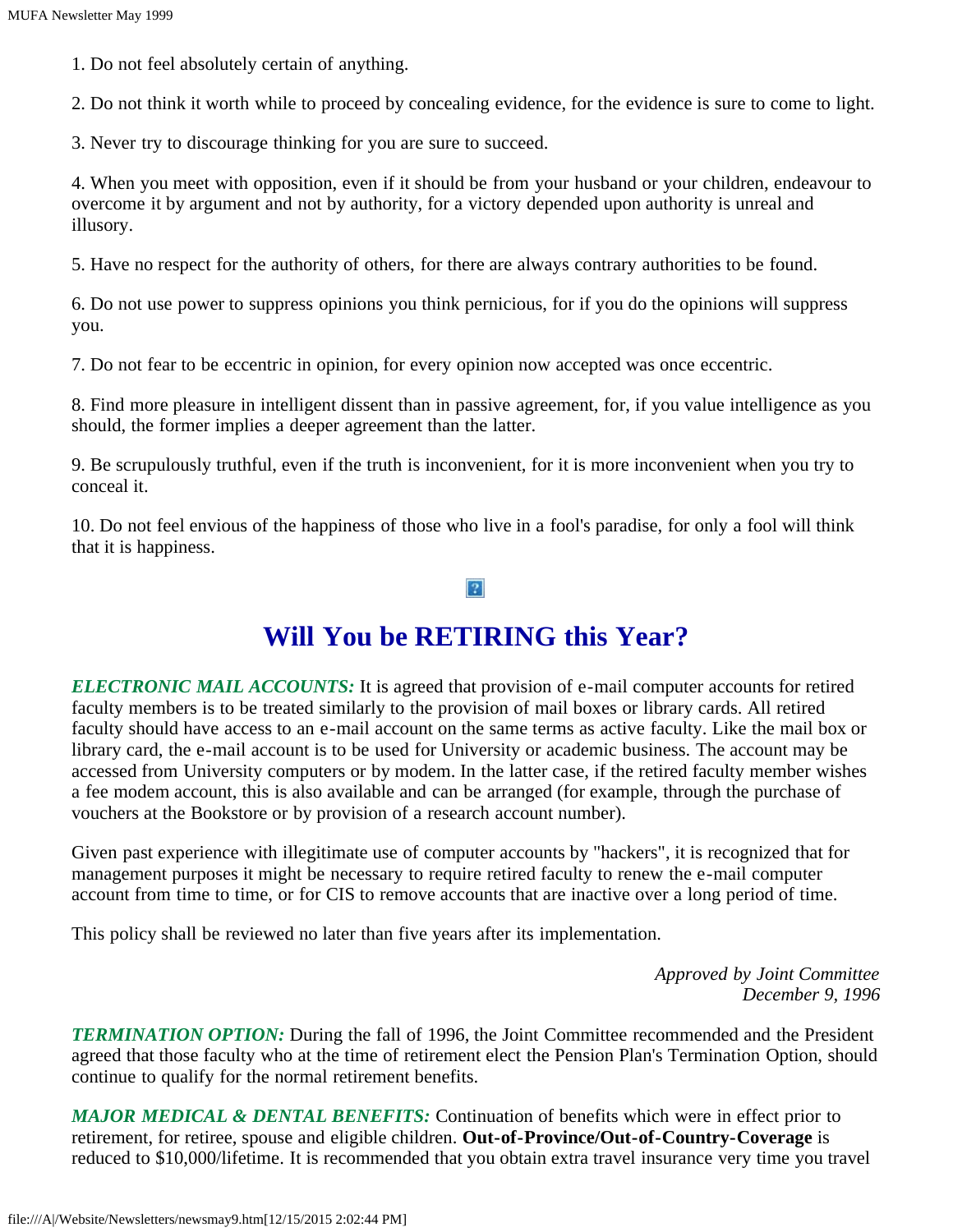out of Ontario or Canada.

*LIFE INSURANCE:* At normal retirement age (65 years) you will be provided with a paid up policy of \$5,000. If you wish to convert your insurance to a private insurance plan, you must apply within one month of your retirement date. Please contact Human Resources for more information.

If you take early retirement, you are able to keep your current coverage (Grandfathered Plan) or the basic plan of 175% of salary (maximum salary \$100,000) by paying the full premium which is based on age factors, gender and smoking vs non-smoking. At age 65, however, the policy will be reduced to the Paid Up policy of \$5,000.

#### *PARKING:*

1. Faculty and Staff who have retired but have a post-retirement appointment for which they receive remuneration from the University shall pay for parking (effective July 1, 1992).

2. Faculty and staff who have retired on or before June 30, 1992 shall continue to receive free parking; in the case of those who are under 65 the free parking shall be provided on West Campus. Any who have already reached 65 and are parking on West Campus should receive a Central Campus sticker immediately.

3. Faculty and staff who retire after June 30, 1992 may obtain a permit which allows (i) free parking on West Campus at all times and (ii) free parking on Central Campus for the period May to August and after 12:30 p.m. on days when classes are held between September and April; alternatively such individuals may purchase, at the Central Campus rate for eight months, a permit for Central Campus.

> *Approved by Joint Committee December 3, 1991*

#### **Notice: to Retirees with Restricted Retiree Parking Permits**

#### **(1) HOURLY PARKING**

**We are pleased to inform you that the automation of the kiosks has given us an opportunity to set up 1, 2 and 3 hour blocks of parking for retirees holding restricted retiree permits that become valid at 12:30 p.m. Retirees who wish to park on central campus prior to 12:30 p.m. may purchase parking for the duration of time prior to 12:30 p.m. only. The following deposit [subject to change] is required when entering the University between the given times below:**

> **11:30-12:30 -- 1 hour ---- \$2.50 10:30-12:30 -- 2 hours ---- \$4.50 09:30-12:30 -- 3 hours ---- \$6.50 Prior to 09:30 requires ---- \$8.50**

**The above issued permits must be displayed with a restricted retiree permit, which takes effect at 12:30 pm.**

#### **(2) CENTRAL CAMPUS PARKING**

**Eight month central campus parking permits are available for the regular permit fee of \$32.56 [price subject to change].**

**Any retiree that has previously been charged for the period May to August inclusive, is eligible for a refund for those months.**